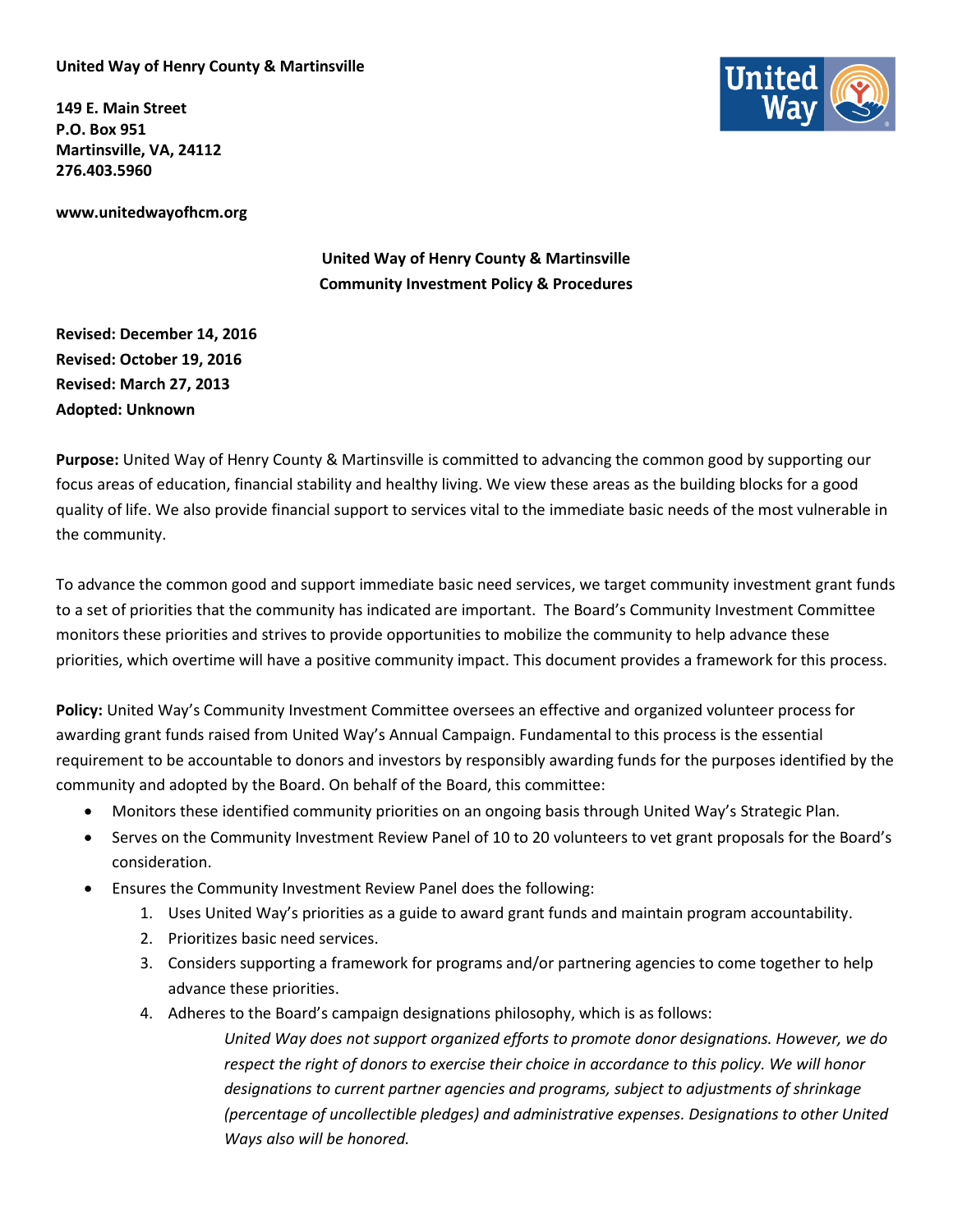5. Understands that the Board does allow agencies to appeal final decisions based on the following philosophy:

> *The community investment grant review process is designed to assure a thorough and careful consideration of annual funding as determined by the Community Investment Review Panel. This panel recommends grant awards to the Board. The Board reviews recommendations and makes a final decision so that every effort has been made to be fair for each agency and program in light of the needs of all considerations and the availability funds. While funding from United Way is a grant award and is not tied to historical or continual funding patterns, the Board, out of respect of partner agencies and programs, will entertain appeals.*

Once grant funds are awarded, United Way's Agency & Volunteer Relations Committee monitors grant awardees' expenditures and activities. (See Monitoring Policy.)

## **Procedures**

- Program Eligibility
	- 1. Agencies' administering a program self-select which focus area (education, financial stability and healthy living) and/or immediate basic need service they would like to advance and/or support based on their abilities to align with United Way's Strategic Plan and identified community indicators.
	- 2. Eligible organizations must:
		- Document nonprofit status and reflect services meet a recognized human service need.
		- Prohibit discrimination by an individual's sex, race, color, national origin, age, religion, disability, sexual orientation, gender identity or any other legally protected characteristic.
		- Operate on a sound financial basis in accordance with GAAP and maintain adequate accounting and reporting systems; and if operating budget exceeds \$150,000, have an annual audit. Agencies with an annual operating budget under \$150,000 must have an annual financial review.
		- **Be anti-terrorism compliant with the USA Patriot Act and other counter terrorism laws.**
		- Complete a formal program funding agreement prior to receiving a grant award.
	- 3. In general, grant proposals seeking funds for the following will be deemed ineligible:
		- **Political purposes or programs requiring religious participation**
		- **Fundraising expenses or debt reduction**
		- Activities which are contrary to the goals, aspirations and policies of United Way or incompatible with United Way's mission as determined by the Board
- Community Investment Process and Timeline
	- 1. Volunteers of the Community Investment Review Panel are confirmed by the Community Investment Committee. Each volunteer is required to complete United Way's Conflict of Interest Acknowledgement and Disclosure form and participate in an orientation each year. United Way staff members are prohibited from being a member of the panel.
	- 2. The panel reviews grant proposals and meets with potential grantees after staff confirms all required sections of the grant proposal have been met and the Community Investment Committee, along with some of the panel members, has deemed proposals meet Board-approved priorities.
	- 3. The panel recommends to the Board grant awards.